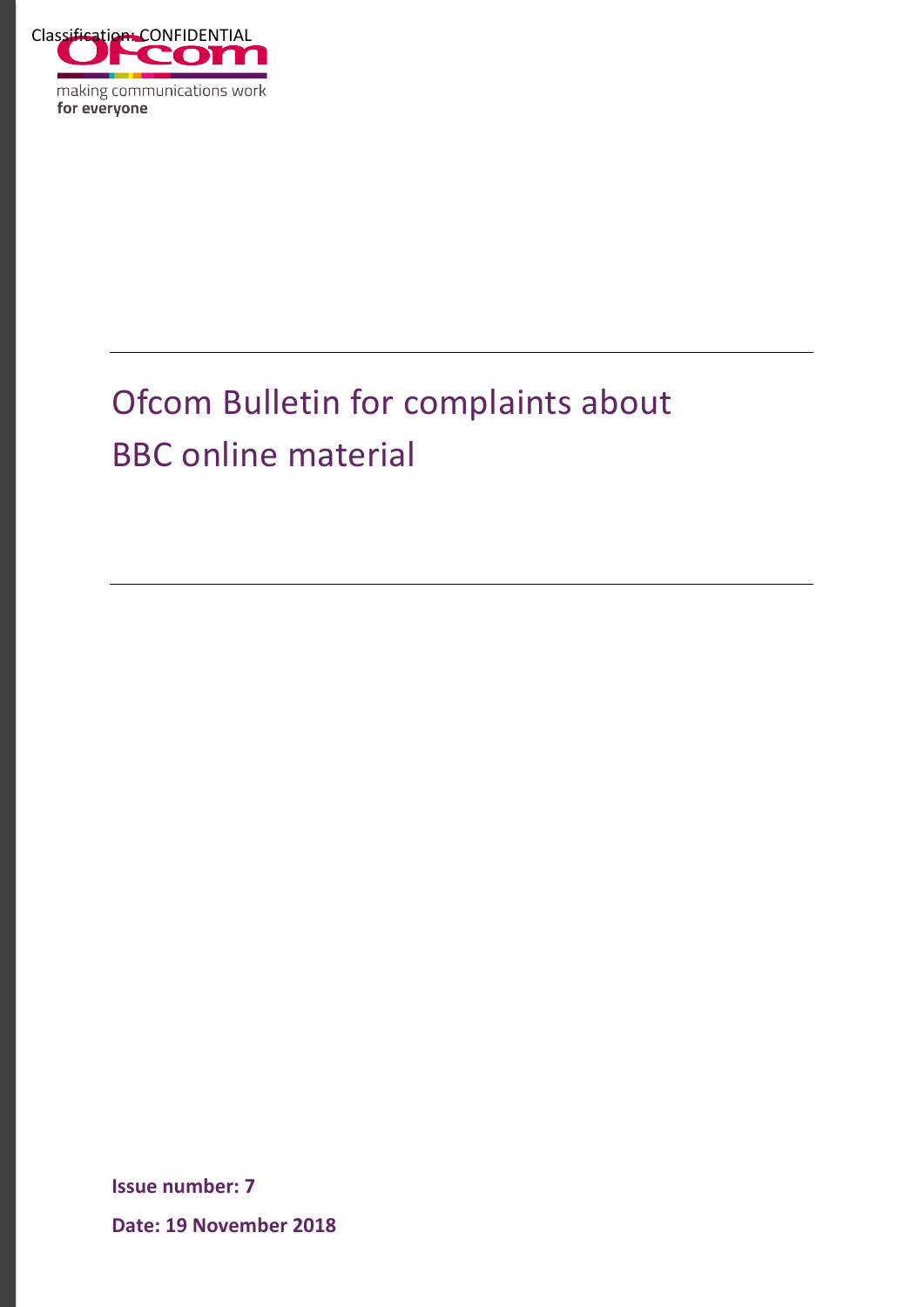<u>.</u>

## **Introduction**

This Bulletin reports on complaints made to Ofcom about the BBC's online material. It gives the outcome of Ofcom's consideration on each complaint received and where relevant, provides Ofcom's opinion on whether the BBC observed the relevant standards for its online material.

Under the BBC's Charter and Agreement, set by Government and Parliament, the BBC is responsible for the editorial standards of its online material. Ofcom has a responsibility to consider and give an opinion on whether the BBC has observed relevant editorial guidelines in its online material<sup>[1](#page-1-0)</sup>. This came into effect with the Digital Economy Act on 27 April 2017.

Online material means content on the BBC's website and apps. This includes written text, images, video and sound content. It does not extend to social media, Bitesize, BBC material on third party websites and World Service content, among other things.

Ofcom's published arrangements and procedures for handling complaints about BBC online material can be found here on the Ofcom website: [https://www.ofcom.org.uk/consultations-and](https://www.ofcom.org.uk/consultations-and-statements/ofcom-and-the-bbc/bbc-online-material)[statements/ofcom-and-the-bbc/bbc-online-material.](https://www.ofcom.org.uk/consultations-and-statements/ofcom-and-the-bbc/bbc-online-material) These documents contain more information about the types of complaints we will consider and the process we will normally follow when handling complaints.

Complaints about BBC online material must follow the 'BBC First' approach, where they are made to the BBC in the first instance. If a complainant is not satisfied with the BBC's final response to a complaint about its online material, they may seek an independent opinion on it from Ofcom.

Unlike our role regulating the standards of BBC broadcasting and on demand programme services (such as the BBC iPlayer), Ofcom has no enforcement powers for BBC online material.

<span id="page-1-0"></span> $1$  This does not include content on BBC on demand programme services (such as the BBC iPlayer), which must comply with relevant rules in Ofcom'[s Broadcasting Code.](https://www.ofcom.org.uk/tv-radio-and-on-demand/broadcast-codes/broadcast-code)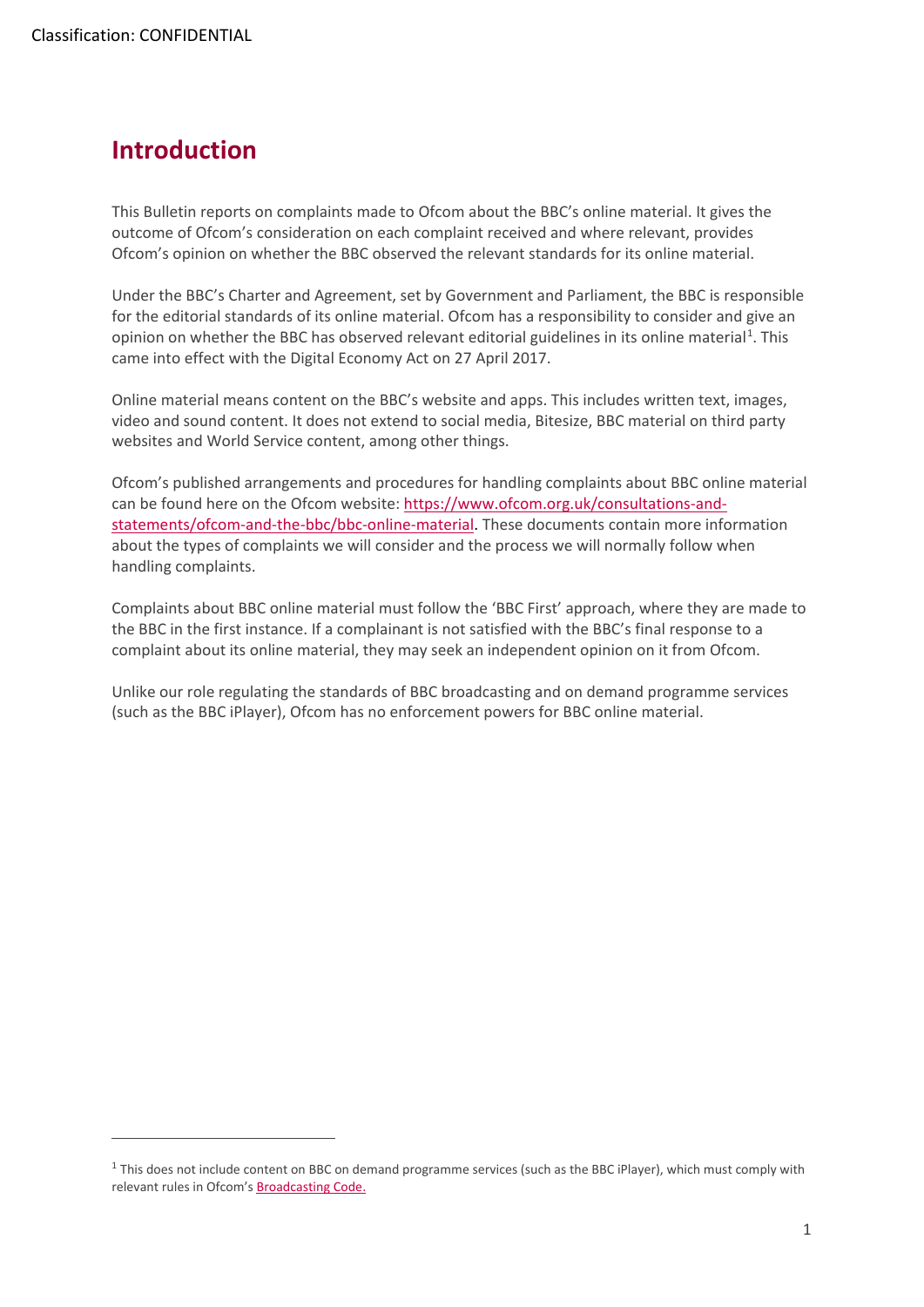$\overline{a}$ 

# **Complaints assessed, not accepted**

### **Closed between 15 September and 9 November 2018**

Below is an alphabetical list of complaints which, after careful assessment, Ofcom considered did not raise substantive issues under the relevant BBC editorial guidelines that warranted further consideration by Ofcom.

For more information about how Ofcom assesses complaints about BBC online material go to: https://www.ofcom.org.uk/ data/assets/pdf file/0022/101893/bbc-online-procedures.pdf.

#### Complaints about BBC online material

| <b>BBC online material</b>                | Date <sup>2</sup> | Category         | Number of  |
|-------------------------------------------|-------------------|------------------|------------|
|                                           |                   |                  | complaints |
| <b>BBC News website</b>                   | n/a               | n/a              |            |
| BBC News website: Somaliland passes       | 08/01/2018        | Accuracy         |            |
| first law against rape                    |                   |                  |            |
| BBC News website: Gaza air strikes 'kill  | 09/08/2018        | Impartiality     |            |
| woman and child' after rockets hit Israel |                   |                  |            |
| BBC News website: 9/11 attack: New        | 09/09/2018        | Impartiality     |            |
| York City subway station reopens after    |                   |                  |            |
| 17 years                                  |                   |                  |            |
| <b>BBC News article</b>                   | 27/10/2018        | Harm and offence |            |

<span id="page-2-0"></span><sup>&</sup>lt;sup>2</sup> This is the date the complainant first became aware of the online material. In the event that the complainant does not specify a date, we use the date that the article was published.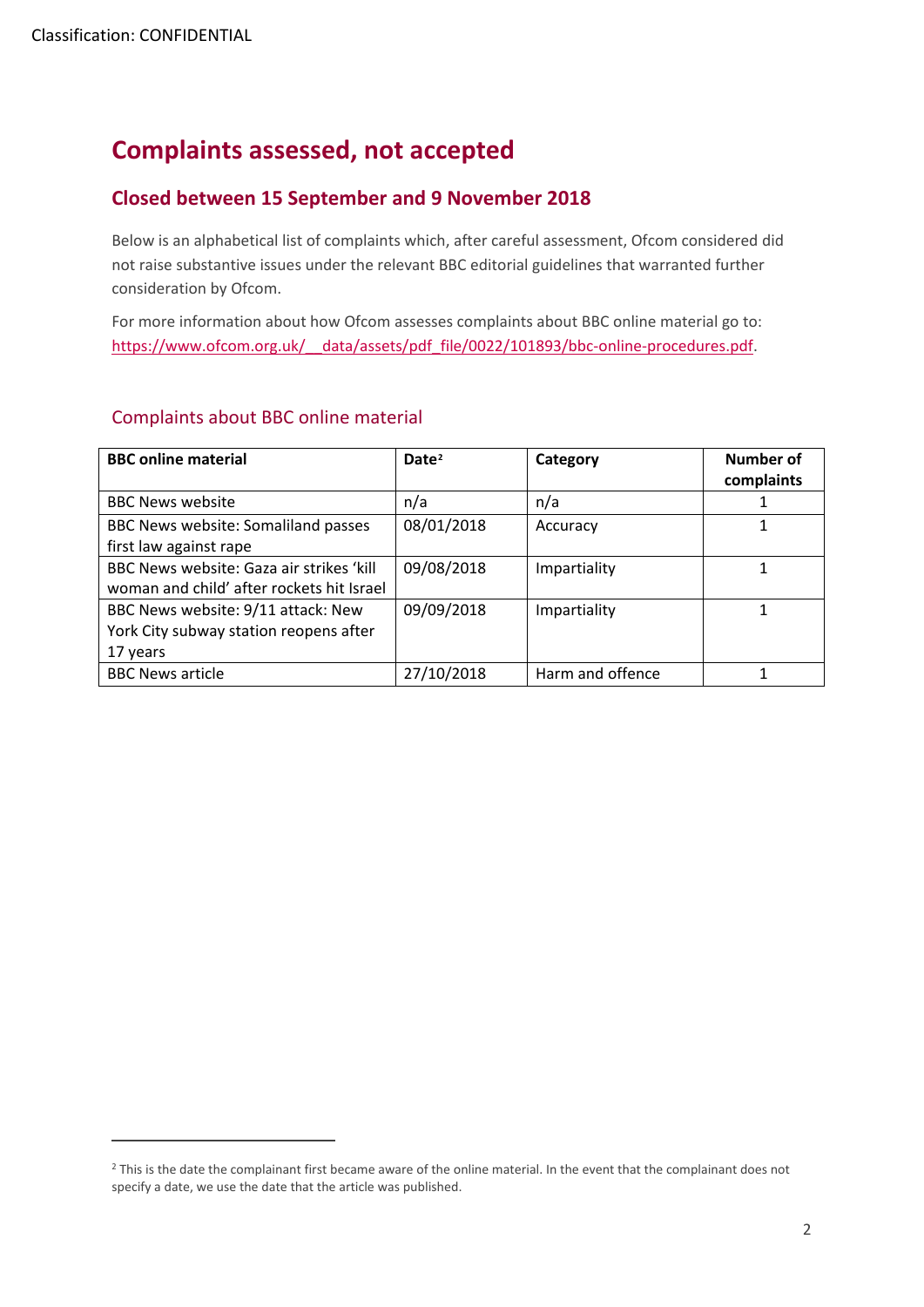# **BBC First**

 $\overline{a}$ 

## **Complaints closed between 15 September and 9 November 2018**

#### Complaints about BBC online material, made to Ofcom in the first instance

The table below is an alphabetical list of complaints about the BBC's online material which Ofcom has not assessed. This is because Ofcom only considers complaints about the BBC's online material if the complainant has already complained to the BBC and the BBC has reached its final view on the complaint. The complaints in this table were made to Ofcom before completing the BBC's process.

| <b>BBC online material</b>                                                                     | Date <sup>3</sup> | Category        | <b>Number of</b><br>complaints |
|------------------------------------------------------------------------------------------------|-------------------|-----------------|--------------------------------|
| <b>BBC</b> website                                                                             | n/a               | Accuracy        | $\mathbf{1}$                   |
| <b>BBC News website</b>                                                                        | n/a               | <b>Fairness</b> | $\mathbf{1}$                   |
| <b>BBC News website</b>                                                                        | n/a               | Impartiality    | $\mathbf{1}$                   |
| <b>BBC News website: Jailed British-Iranian</b><br>faces new charge                            | n/a               | Impartiality    | $\mathbf{1}$                   |
| <b>BBC News website: Macular</b><br>degeneration: 'I've been given my sight<br>back'           | 19/03/2018        | Accuracy        | $\mathbf{1}$                   |
| <b>BBC News website: Israel-Palestinian</b><br>conflict: Life in the Gaza Strip                | 15/05/2018        | Impartiality    | $\mathbf{1}$                   |
| <b>BBC News website: MPs criticise</b><br>government clean energy policies                     | 16/05/2018        | Impartiality    | $\mathbf{1}$                   |
| <b>BBC News website: Ireland abortion</b><br>referendum: What is the law?                      | 25/05/2018        | Accuracy        | $\mathbf{1}$                   |
| BBC News website: NHS funding:<br>Theresa May unveils £20bn boost                              | 17/06/2018        | Accuracy        | $\mathbf{1}$                   |
| <b>BBC News website: OPCW finds</b><br>'chlorinated compounds' in Syria's<br>Douma             | 07/07/2018        | Impartiality    | $\mathbf{1}$                   |
| BBC News website: Brain damage 'more<br>likely in cardiac arrest patients given<br>adrenaline' | 19/07/2018        | Accuracy        | $\mathbf{1}$                   |
| BBC News website: Brexit: What would<br>'no deal' mean for aviation?                           | 31/07/2018        | Impartiality    | $\mathbf{1}$                   |

<span id="page-3-0"></span><sup>&</sup>lt;sup>3</sup> This is the date the complainant first became aware of the online material. In the event that the complainant does not specify a date, we use the date that the article was published.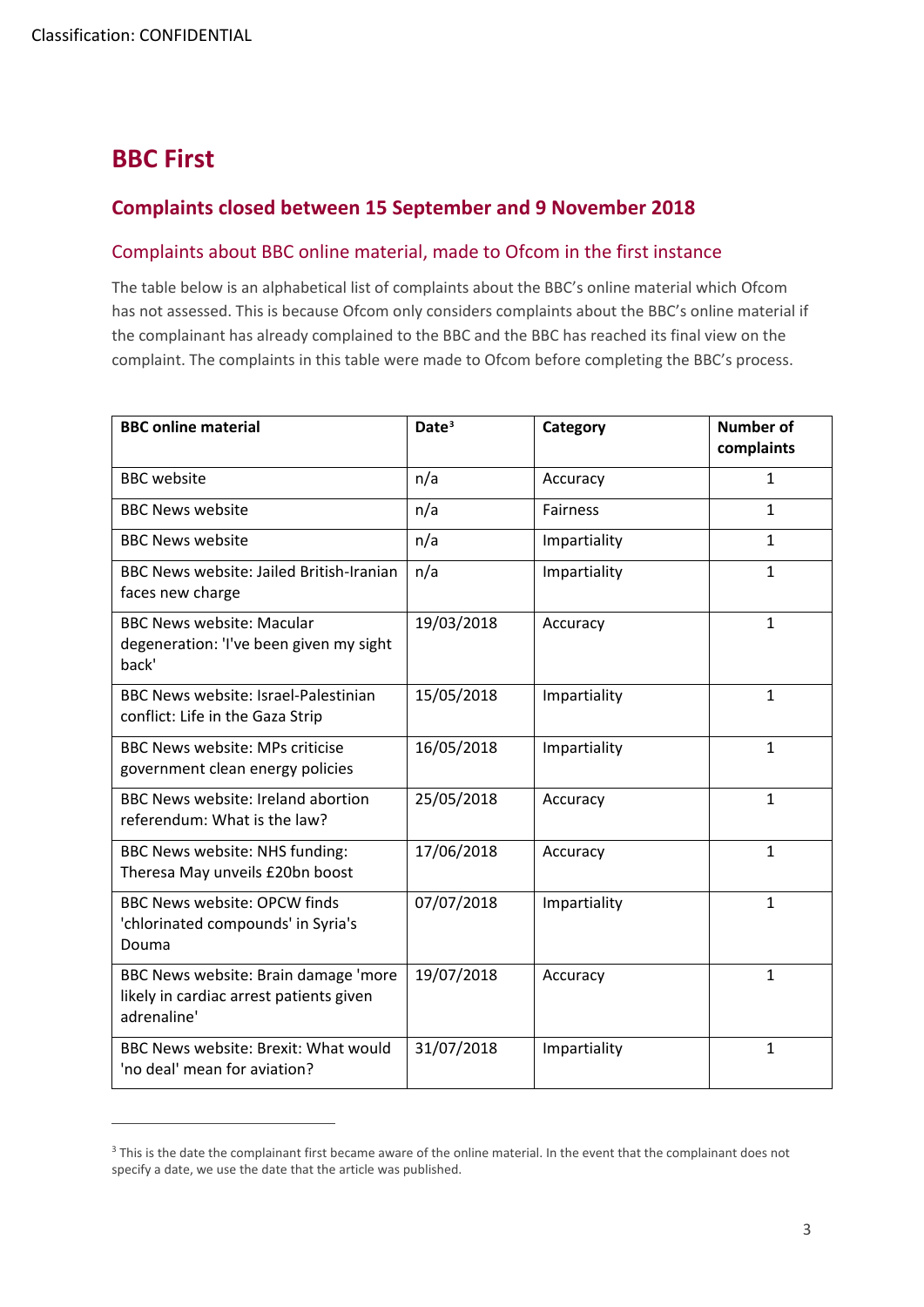| <b>BBC</b> online material                                                                     | <b>Date</b> | Category         | <b>Number of</b><br>complaints |
|------------------------------------------------------------------------------------------------|-------------|------------------|--------------------------------|
| <b>BBC News website</b>                                                                        | 04/08/2016  | Accuracy         | $\mathbf{1}$                   |
| n/a                                                                                            | 13/08/2018  | Impartiality     | $\mathbf{1}$                   |
| <b>BBC</b> website                                                                             | 15/09/2018  | Accuracy         | $\mathbf{1}$                   |
| <b>BBC News website: Iran blames Gulf</b><br>foes for deadly Ahvaz attack                      | 21/09/2018  | Impartiality     | $\mathbf{1}$                   |
| BBC News website: Labour plans to give<br>tenants more power                                   | 24/09/2018  | Impartiality     | $\mathbf{1}$                   |
| <b>BBC</b> website                                                                             | 03/10/2018  | Other            | $\mathbf{1}$                   |
| BBC News website: Injunction seeks to<br>halt start of fracking at Lancashire site             | 06/10/2018  | Impartiality     | $\mathbf{1}$                   |
| BBC News website: Five things we have<br>learned from the IPCC report                          | 10/10/2018  | Impartiality     | $\mathbf{1}$                   |
| <b>BBC News website: Brexit: 'No</b><br>optimism' for summit breakthrough,<br>says Donald Tusk | 16/10/2018  | Harm and Offence | $\mathbf{1}$                   |
| <b>BBC Scotland website</b>                                                                    | 18/10/2018  | Harm and Offence | $\mathbf{1}$                   |
| BBC News website: Budget 2018:<br>Labour urges Hammond to 'stump up<br>cash'                   | 25/10/2018  | Harm and Offence | $\mathbf{1}$                   |
| <b>BBC Sport website</b>                                                                       | 25/10/2018  | Harm and Offence | $\mathbf{1}$                   |
| BBC News website: Sri Lanka crisis:<br>Ousted PM 'has confidence of<br>parliament'             | 01/11/2018  | Impartiality     | $\mathbf{1}$                   |